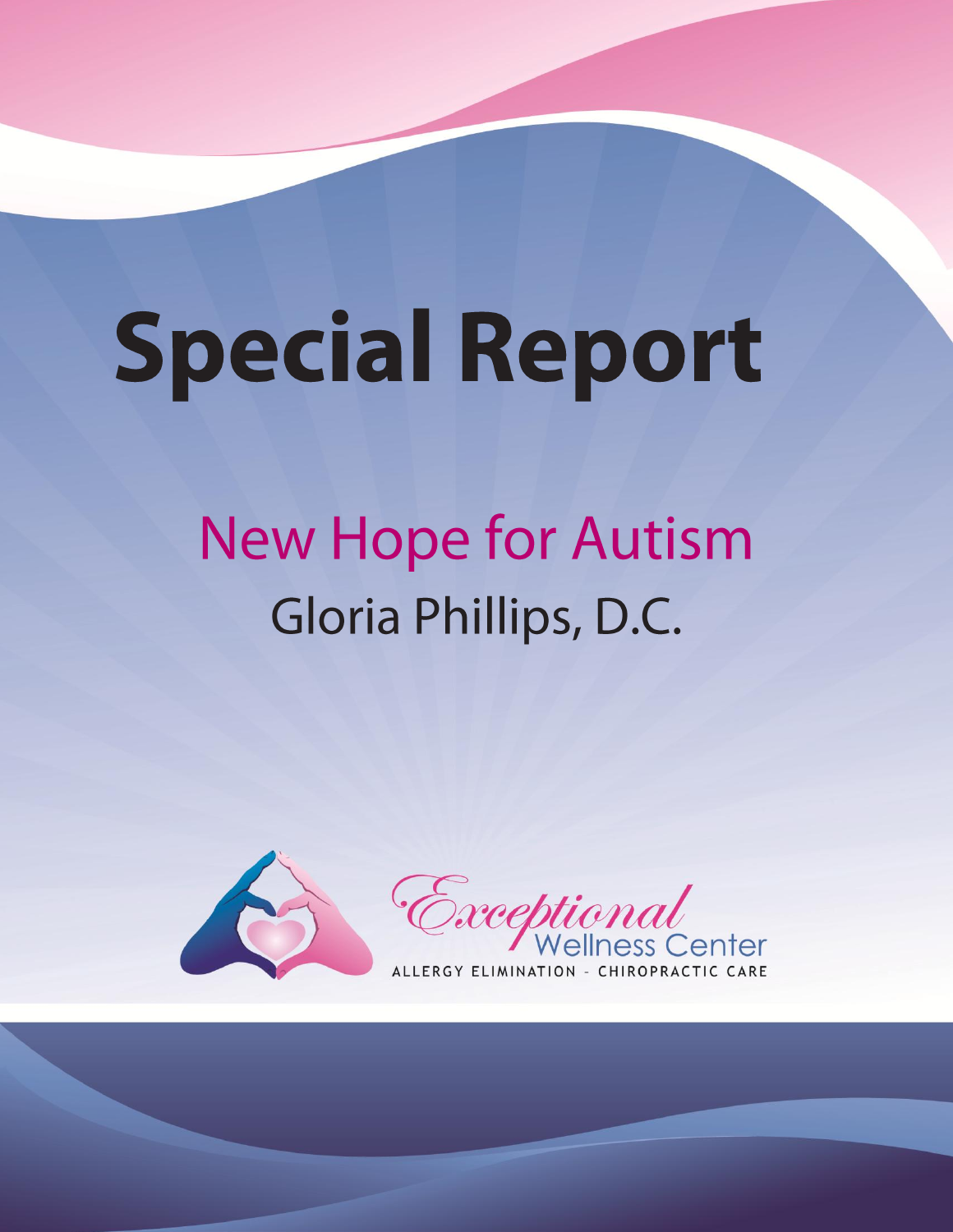

## **New Hope for Autism**

Autism spectrum disorders affect an increasing number of people. Today, 1 in 88 children born in the U.S. are diagnosed with autism. The estimated cost of autism over the lifespan of a person is \$3.2 million. Only 56% of teenagers with autism graduate from high school, and the number of cases is increasing by 10-17% per year.

These conditions create tremendous challenges for parents and children alike. Up until now, most treatments have reported limited success. A new research study, published in the Journal of Integrative Medicine, provides new for hope for treating this condition. If someone you love has autism, this is information you need to know.

Autism is a medical mystery. No one knows exactly why it occurs, how it functions, or why its prevalence is increasing so quickly. However, one thing many doctors and parents have noticed is that autistic children have an extremely high prevalence of allergies and food sensitivities. In one study, over 66% of autistic children were found to exhibit the symptoms of food and other allergies.

As Dr. Martha Herbert, a pediatric neurologist at Harvard explains, "So many autistic kids have a history of food and airborne allergies [...] or eczema, or diarrhea." There have also been a number of theories put forward linking the causes of autism to environmental factors.

These linkages caused researchers to pose two radical questions.

*Is it possible that food sensitivities, allergens, and/or nutritional deficiencies are part of a chain reaction that leads to the symptoms of autism?*

*If this is true, what would happen if we removed those problems?* 

These questions led to a scientific study of 60 children, between the ages of 2  $\frac{1}{2}$  to 10 years, who suffered both from autism and allergies. Half of the children were randomly selected to be treated with an allergy elimination protocol called NAET. The other half were not. The first group was treated twice a week for a year. All of the children were measured, in terms of their symptoms and level of functioning, both before and after this one year period. The study was peer reviewed and published in the Journal of Integrative Medicine in October of 2011.

The results were astounding.

85% of the patients treated with NAET experienced a dramatic increase in functioning. On average, the children experienced a 68% decrease in their ARI-ATEC scores and a 47% decrease in their CARS scores (two of the leading measurement tools for the symptoms of autism.) 77% of the children in the treatment group returned to regular classes with healthy, non-autistic peers, while all of the children in the control group continued to require special education.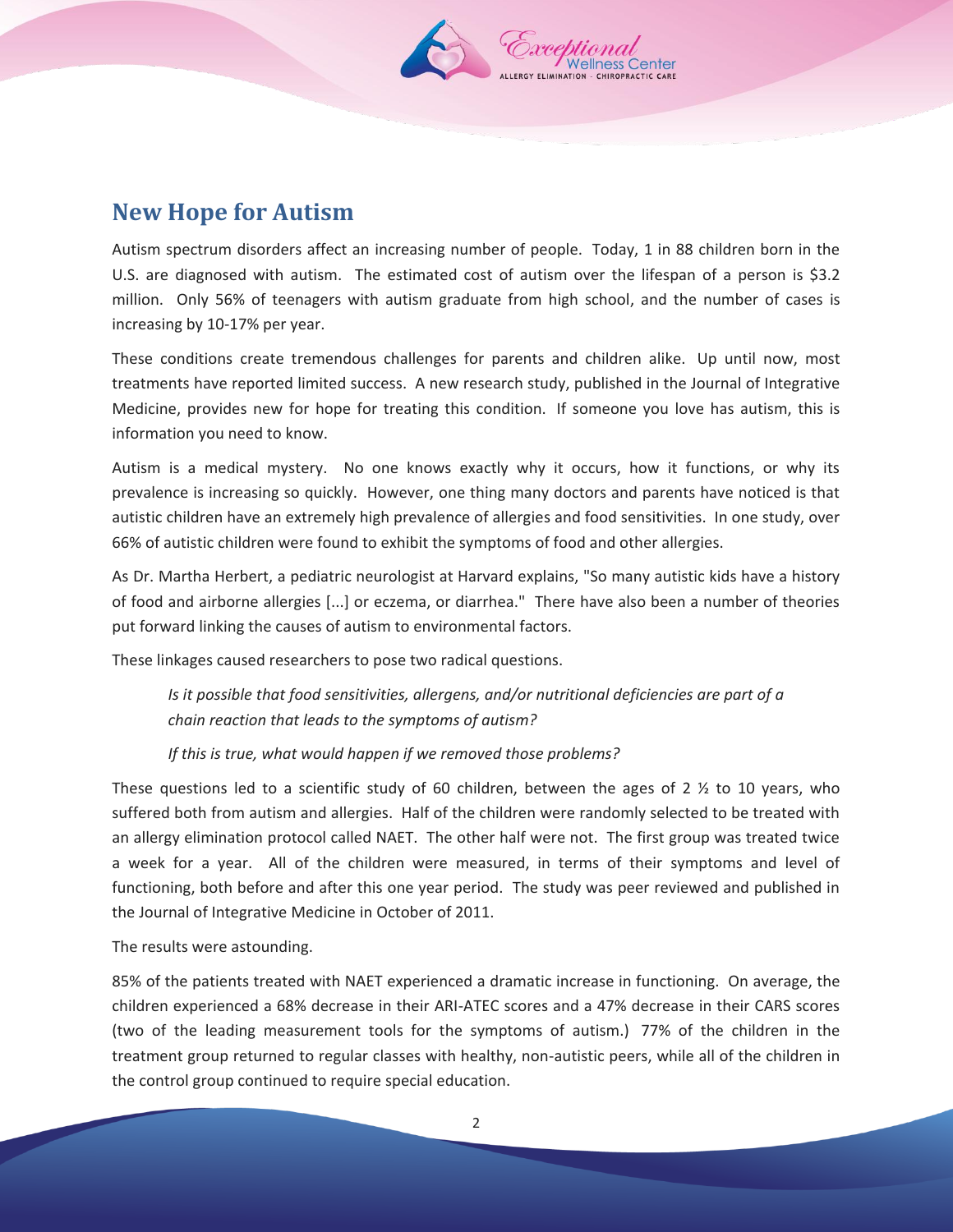



Click to Learn [How NAET Provides New Hope for Autistic Children](http://www.youtube.com/watch?v=p4ICs2WzjD0)

Here is a seven minute interview between Dr. Teitelbaum and Dr. Manny Alvarez from HealthTalk on FOX.



Click Here to W[atch Dr. Teitlebaum on FOX News "Health Talk With Dr. Manny"](http://www.youtube.com/watch?v=rWmJwznAIOU)

Parents of autistic children often spend tens of thousands of dollars a year on treatments, with marginal results. For the 66% of autistic children who also suffer from allergies, this breakthrough study provides new hope.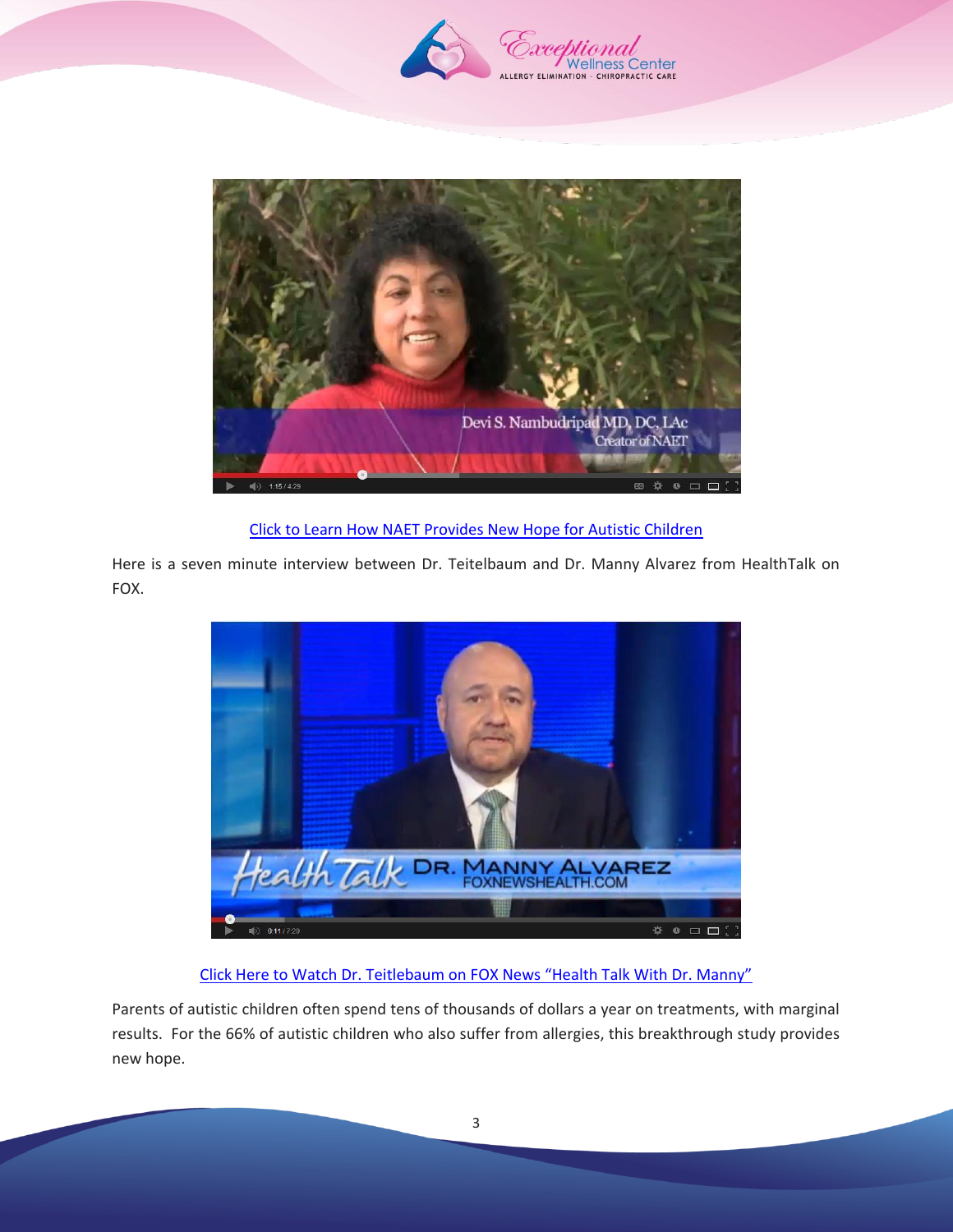

## **What is NAET?**

For 30 years, licensed healthcare practitioners around the world have been using NAET to eliminate allergies and asthma. There are over 10,000 practitioners worldwide, and long term studies have shown that over 75% of patients experience lasting resolution of symptoms within 25 treatments. For many patients, permanent relief starts within the first five visits.

This treatment has been proven effective, both through the successful treatment of over 100,000 patients worldwide, as well as through multiple clinical studies. It is a completely safe, noninvasive treatment, with no side effects. Yet despite the fact that 60 million people in the United States suffer from allergies and asthma; that the activities of 40% of children are limited by allergies; and that food allergies result in over 30,000 ER visits a year; most people don't even know this treatment exists.

NAET is based on the principles of eastern medicine. It's similar to acupuncture, except there are no needles involved, it doesn't hurt, and the result is long term. It's the only known treatment that actually eliminates allergies. Where allergy shots desensitize the body, and provide limited relief for some patients, NAET removes the allergy itself.

Where western medicine believes that the allergic response is primarily a chemical, cellular reaction, eastern medicine recognizes that it's also sourced from the energy fields of the meridian system. While this may sound strange to those of us who were educated solely in the western model, it works. The effectiveness of NAET has been proven using the standards of western clinical trials. It's just that understanding *why* it works requires expertise in both western and eastern medicine. This may be the reason why NAET, like with acupuncture and chiropractic, has initially faced resistance from some of the western medical community. And it may be why so few parents of autistic children even know this option exists.

Because of this, we understand the skepticism many people have when they first hear about NAET. If this describes you, welcome. We appreciate your willingness to explore this treatment, and determine if it's right for you. Please, *be* skeptical. We were at first. It's not perfect, and it doesn't work for everyone. And, we've had thousands of people over the years tell us about the remarkable results they've had in eliminating their allergies and asthma. It's only recently that it's been tested for autism, and the breakthrough results from that study is one of the most exciting things we've seen in years.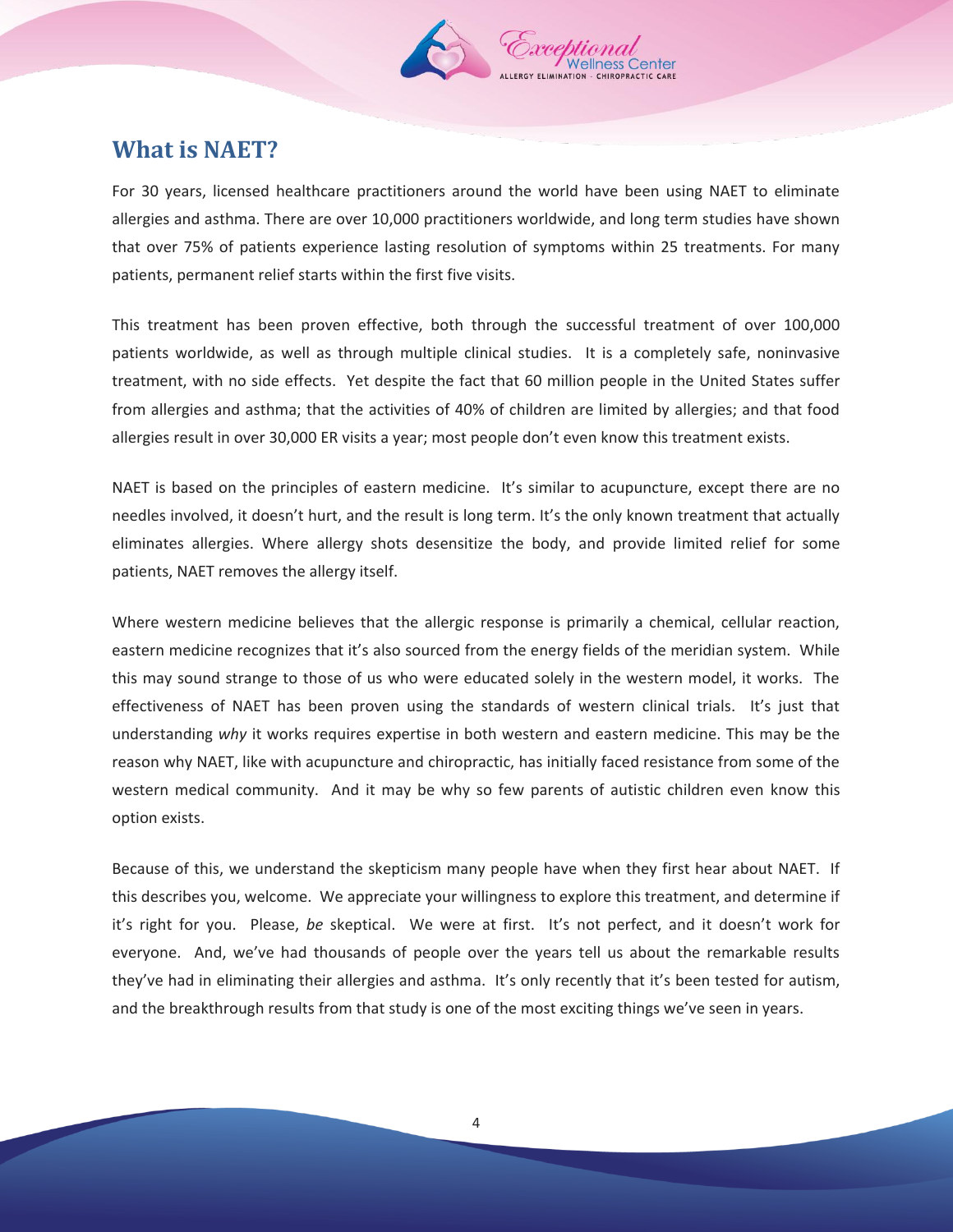

## **Autism Study Results**

The results of this scientific, peer reviewed study were published in the Journal of Integrative Medicine, vol. 10 no. 5, Oct/Nov 2011. To review the study, please click on the image below. The table provides a detailed breakdown of the autism assessment scores of the treatment group at the start of the study, and after 1 year of treatment with NAET. The control group saw negligible changes.

While these numbers might seem a bit complicated at first, particularly if you're not familiar with the ARI-ATEC or CARS autism assessments, the changes are dramatic.

85% of the patients treated with NAET experienced a dramatic increase in functioning. On average, the children experienced a 68% decrease in their ARI-ATEC scores and a 47% decrease in their CARS scores (two of the leading measurement tools for the symptoms of autism.) 77% of the children in the treatment group returned to regular classes with healthy, non-autistic peers, while all of the children in the control group continued to require special education.

Improving Communication Skills in Children With rgy-related Autism Using Nambudripad's Allergy **Elimination Techniques: A Pilot Study** State Telestham, MD: Devi S. Nambudripod, MD, PhD, DC, LAc; Boones Tyson, MD; Ming Chen, MD; Robert<br>Prince, MD: Mata M. Moosad, RN, LAc, PhD: Lourie Telestham, MS

Background: Authors prevalence increases more than 50% Francachon Checkins (AEATEC), Childrence Authors 20006. We hypotentiated that may be considered in the control of the state of the children in the state of the childr oass or the Namousnipas Amery<br>s (NAET) treatment for autism.<br>ntion: Sixty children (2.5-10 years old)<br>amin arrived to treatment or control una amessovgy)<br>ied control group<br>(AET treatments, i control group<br>ET treatments.<br>stickly Testing<br>sitivity Testing<br>d to determine erticipant was deter-<br>gear study using the<br>te Autism Treatment

Autism Rating<br>| Rating Scale 30. children) compiteted the storing NATE peaks and the storing NATE peaks and means at some means of the storing means of the storing state and state means of the ASI-ATE cores (mean details) and SNATE, 47%, control, 0.4 i group<br>Nav and ASRS (botal)<br>001), The NAET SRS In the NAFT  $\frac{1}{2}$  roup, 23  $\epsilon$  with health

### ered at ClinicalTrials.gov: Registration #

Integrative Medicine . Vol. 10, No. 5 . Oct-Nov 2011

ifenor of the nona news<br>124, MD, PhD, DC, LAc, la ha), arc, arke, in dieseb<br>(whitelish (NARF) Rus<br>(a) MD, is assistant die<br>(offattie mhemielen) for ,<br>Rassarik Foundation<br>Geomo Tyson, MD,<br>MD, to a podlatric<br>Ho, California, Robe

 $\mathbf{A}^\text{estim is an entry}\footnotesize\substack{\text{characterised by a matrix}}$ maceutical treatmen<br>there is an urgent no<br>tating disorder. Dec

## [Click here to view the breakthrough](http://www.naet.com/pdfs/Autism-NAET-full-study-IMCJ_10_5_teitelbaum-Published.pdf)  [results from this peer reviewed](http://www.naet.com/pdfs/Autism-NAET-full-study-IMCJ_10_5_teitelbaum-Published.pdf) [scientific](http://www.naet.com/pdfs/Autism-NAET-full-study-IMCJ_10_5_teitelbaum-Published.pdf) study

| <b>Treatment Group</b>        | <b>Before</b> |                       | <b>After</b> |                        |
|-------------------------------|---------------|-----------------------|--------------|------------------------|
| <b>ARI-ATEC</b>               | Mean          | Standard<br>Deviation | Mean         | Confidence<br>Interval |
| Speech/language/communication | 15            | ±8                    | $-11.9$      | $(-14.6)$<br>$-9.2)$   |
| Sociability                   | 17            | ±7                    | $-11.0$      | $(-13.7)$<br>$-8.2$    |
| Sensory/cognitive/awareness   | 18            | ±6                    | $-11.3$      | $(-13.8)$ to<br>$-8.8$ |
| Health/physical/behavior      | 21            | ±10                   | $-14.0$      | $(-16.9)$<br>$-11.2)$  |
| <b>Total ARI-ATEC Score</b>   | 71            | ±25                   | $-48.2$      | $(-56.3)$<br>$-40.2$   |
|                               |               |                       |              |                        |
| <b>CARS</b>                   | 50            | ±8                    | $-23.5$      | $(-27.4)$<br>$-19.5$   |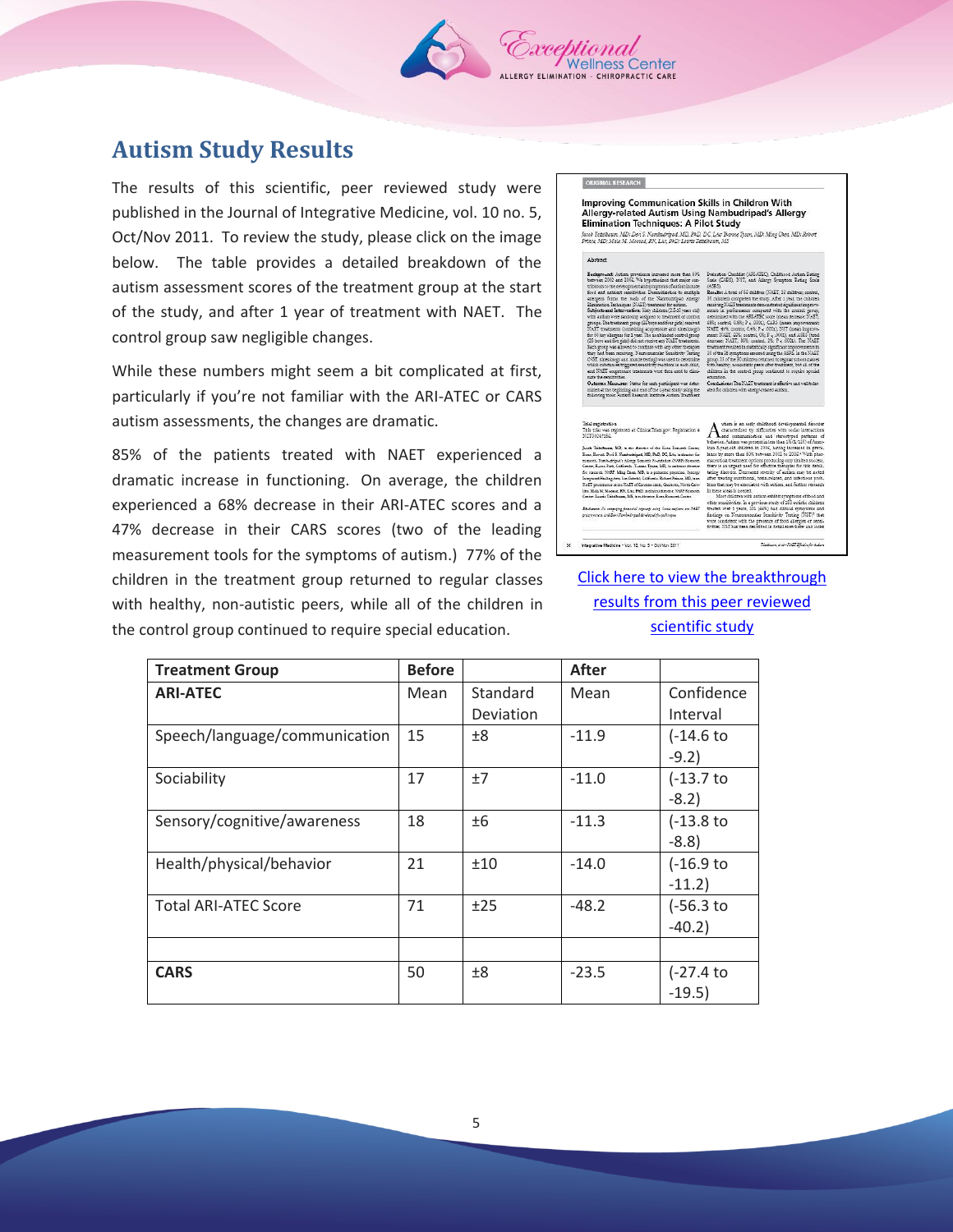

## **How Does NAET Work?**

Treating autism with NAET is similar to the treatment for allergies and asthma. It involves two steps: diagnosis and treatment.

Diagnosis is primarily done using Muscle Response Testing (MRT) as well as conventional blood testing. These tests allow the doctor to create a list of the primary things the patient is allergic to. This includes environmental factors, such as cats and pollen, as well as food allergies. It also includes common chemicals and hormones.

Of all the things people can be allergic to, there are 15 basic allergies that underlie most symptoms. These are tested, as well as a list of other specific possible allergens, which includes any sensitivities the patient is already aware of.

Once a list of allergens has been determined, the doctor starts releasing the reactions to them, one at a time, using an advanced acupressure technique. This process rewires the body's response to that allergen, usually in a single visit. This process is completed by having the patient avoid consuming anything that includes the allergen, for 25 hours.

Depending on the number of allergens the patient is sensitive to, initial relief can often be seen in anywhere from three to twenty sessions.



[Click Here to Watch Dr. Phillips Explain NAET and How it](http://www.youtube.com/watch?v=aeeooPCz7ug) Works for Autistic Children

This process works because a component of the allergic response is stored in the body's energy system – what acupuncture calls the meridian system. While the actual symptoms are a chemical and cellular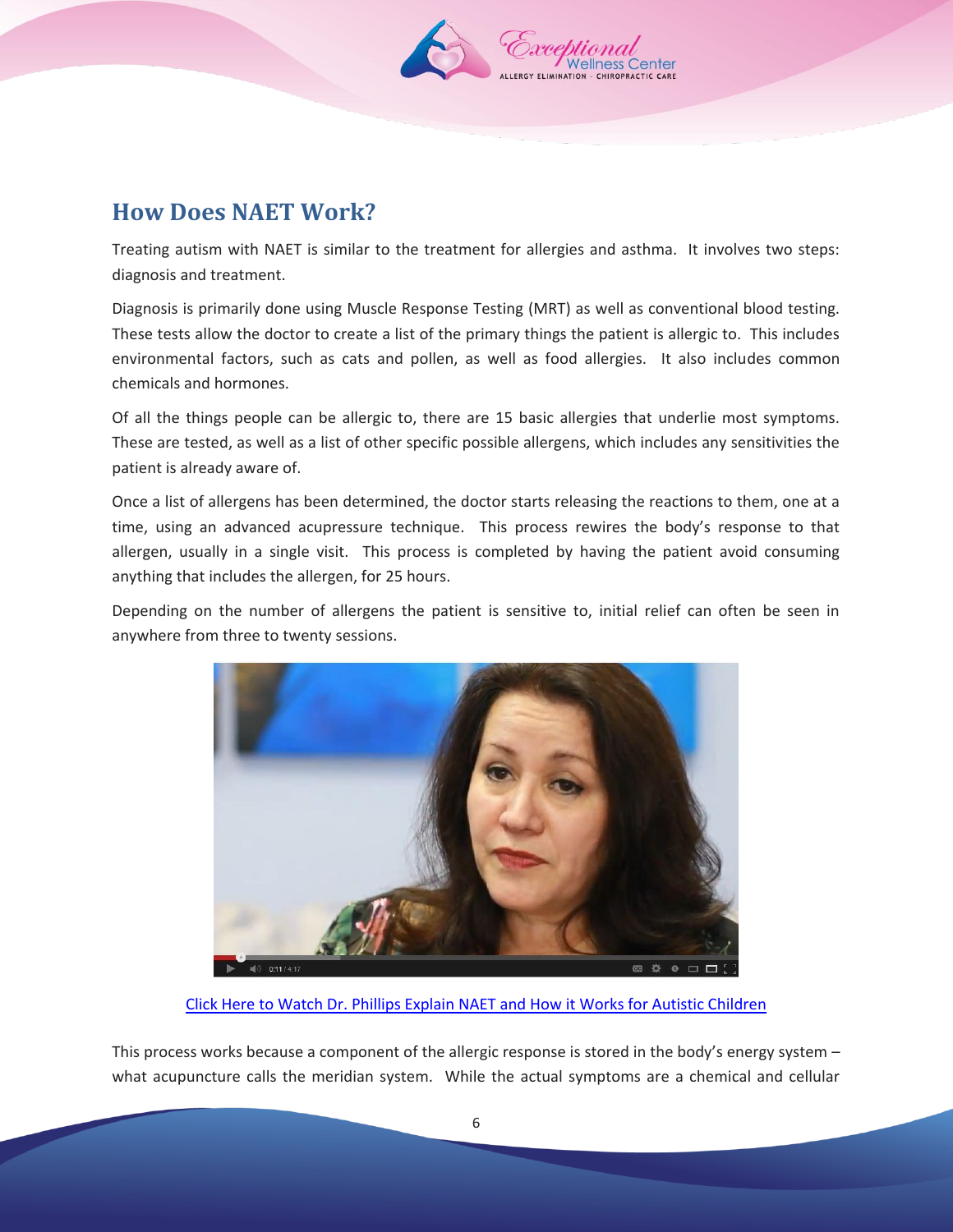

response, the signals that tell the body what to respond to are stored energetically. While counterintuitive, this can be demonstrated quickly and easily using MRT. NAET resets the body's response system, so that it no longer treats allergens as something that require an immune response.

## **Autism Case Studies**

"Our daughter was diagnosed with Autism at 3 years old. We did over two years of intensive traditional treatments without success, and I was concerned because the doctors wanted to put her on even more prescription drugs. We chose to work with Dr. Phillips instead, and I'm so grateful, because I feel that she gave us our daughter back. Within 14 treatments, she was off all her prescription drugs. She's very social now and is able to keep up with her peers. She's now making plans for what she wants to do when she grows up, and I really believe she can do those things." – A.W.

"From the very first treatment last April, Maria's SEIT in preschool was shocked by the improvement in her eye contact. By the summer, the SEIT said that Maria was like a normal kid. We recently have been able to introduce bagels, plain pasta and chocolate back into Maria's diet and there is no reaction. Maria is now in Kindergarten. She does not have PT or OT anymore. She scored very high on a recent evaluation of her pragmatic speech and social skills. The classroom teacher says that if you walked in during playtime, you would never know her previous diagnosis." – L.G.

"One year ago, my son Tyler barely spoke. Now he is positively chatty. We owe Tyler's success not only to traditional therapies but to NAET. At the time of his diagnosis, Tyler flapped, rocked, spun toys, had a fascination for fans, liked to spin, was sensitive to certain textures, liked to stare at lights, and barely spoke. Today, almost all of the autism related behaviors have disappeared. His first sentence came about 4-5 weeks after we started treatments. After 3 months, he no longer needed speech therapy. Some people who know us have a hard time believing he was ever diagnosed on the spectrum. Now, his ABA therapist feels that Tyler does not need ABA anymore. The school district strongly feels that Tyler's autism diagnosis will be lifted. NAET played a huge role in this." – T.R.